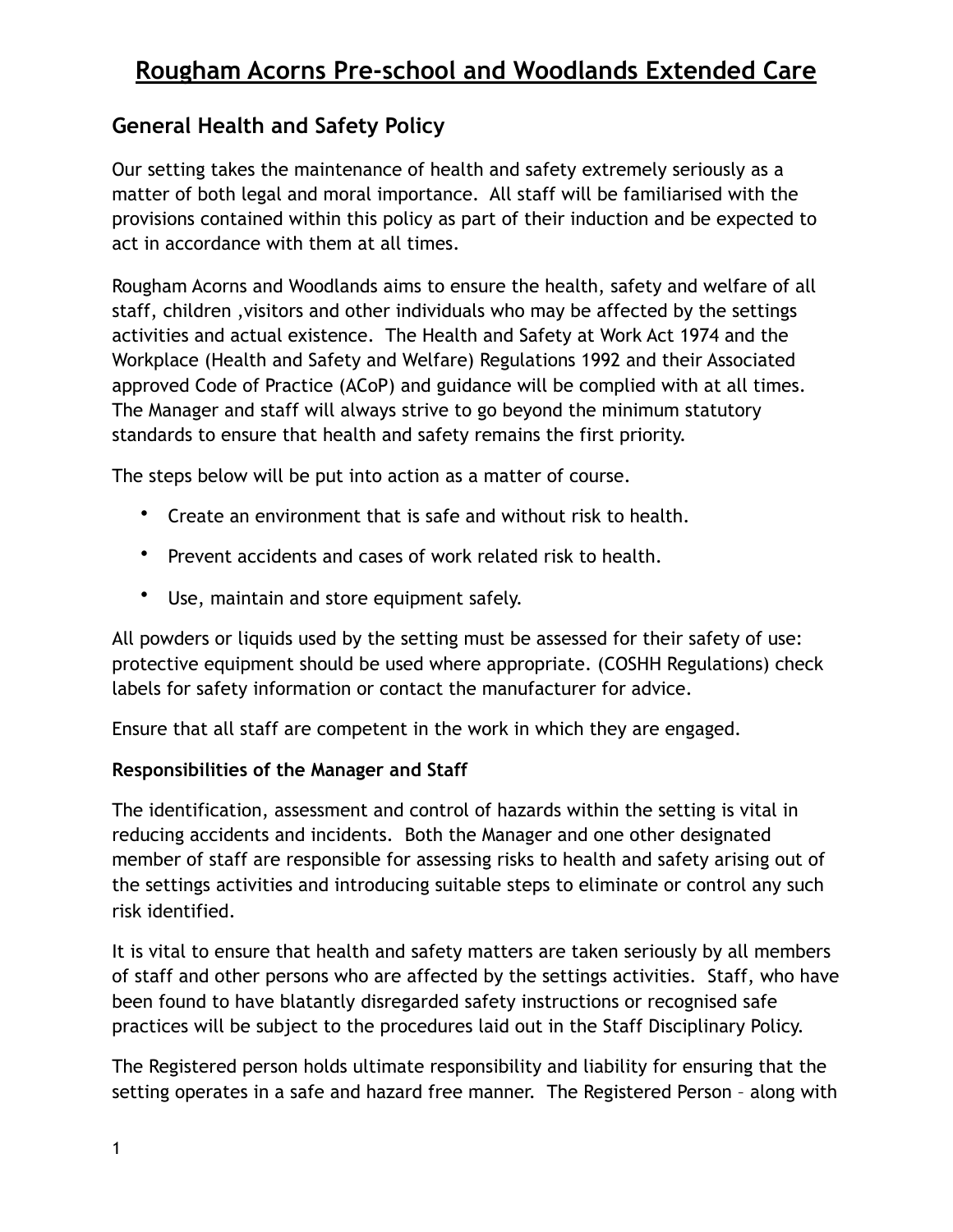the manager – is responsible for ensuring that staff both understand and accept their responsibilities in relation to health and safety procedures.

The Registered Person will ensure that adequate arrangements exist for the following:

- Monitoring the effectiveness of the Health and Safety policy and authorising any necessary revisions to its provisions.
- Providing adequate resources, including financial, as is necessary to meet the settings health and safety responsibilities.
- Providing adequate health and safety training for all staff.
- Ensuring that all accidents, incidents and dangerous occurrences are adequately reported and recorded (including informing the Health and Safely Executive, and Ofsted, where appropriate)
- Reviewing all reported accidents, incidents and dangerous occurrences, and the settings response, to enable corrective measures to be implemented.
- Ensuring that all staff, students, volunteers and any other adult who come into contact with children at Rougham Acorns and Woodlands have appropriate and up to date Criminal Record Bureau checks.

The manager is responsible for the day to day implementation, management and monitoring of the Health and Safety policy. The Manager is required to report any matter of concern regarding the Health and Safety Policy to the Registered Person.

### **The Manager will ensure that:**

- An additional designated member of staff is made jointly responsible with them for the Health and Safety and risk assessment provisions at the setting, as set out in this and other policies.
- Regular safety inspections are carried out and the reports accurately logged.
- Any action required as a result of a health and safety inspection is taken as rapidly as possible.
- Information received on health and safety matters is distributed to the Registered Person and all members of staff.
- An investigation is carried out on all reported accidents, incidents and dangerous occurrences.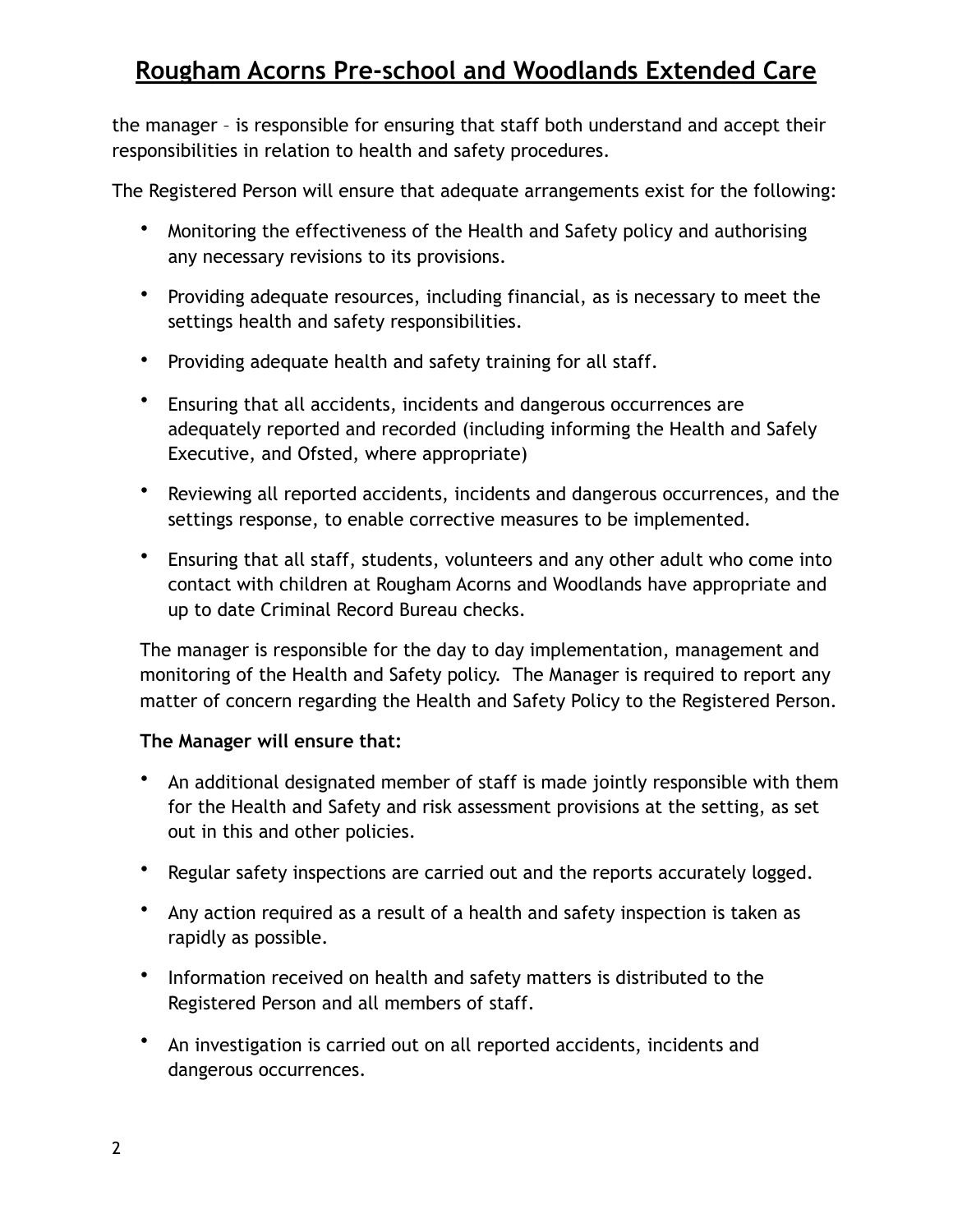• Staff are adequately trained to fulfil their role within the Health and Safety policy.

Staff are responsible for ensuring that the provisions of the Health and Safety policy are adhered to at all times. As such they are required to:

- Have regard for the Health and Safety policy and their responsibilities under it.
- Have regard for any health and Safety guidance issued by the Manager or the designated member of staff, and act upon it whenever appropriate.
- Take reasonable care for their own health and safety as well as of other persons who may be affected by their acts or omissions at work.
- Take all reasonable care to see that the equipment and premises that are used by the children and the activities that are carried out at the setting are safe.
- Report any accidents, incidents or dangerous occurrences that have led to or may in the future be likely to lead to injury or damage, and assist in the investigation of any such events.
- Undergo relevant health and safety training when instructed to do so by the Manager.

### **Insurance**

The Children Act 1989 and the Health and Safety at Work Act 1974. Place a number of legal responsibilities on the setting. Therefore, Rougham Acorns and Woodlands has insurance cover appropriate to its duties under this legislation, including Employer's Liability Insurance. Responsibility will, in most cases, rest with the setting, but staff will take reasonable care, both for themselves and other people who may be affected by their acts or omissions at work. If Rougham Acorns and Woodlands is held responsible for any incident that may occur, public liability insurance will cover compensation.

### **Liability**

Under provisions contained in the Occupiers Liability Act 1957, Rougham Acorns and Woodlands has a duty to ensure that both children and any visitors are kept reasonably safe.

Rougham Acorns and Woodlands' full responsibilities and procedures in respect of Health and Safety, are contained in this policy alongside the relevant sections of the following policies: